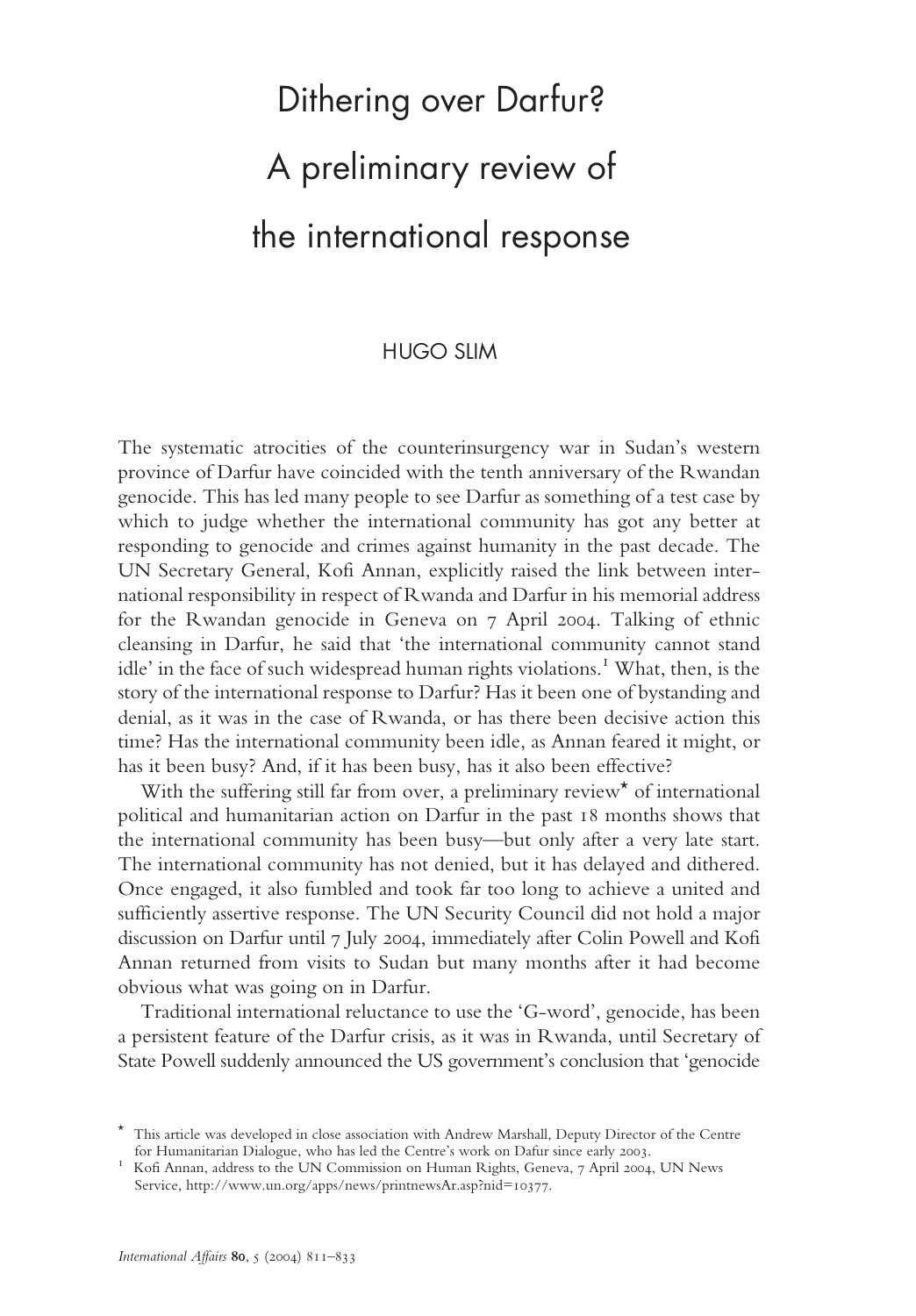has been committed in Darfur ... and may still be occurring' on 9 September 2004.<sup>2</sup> Until then, reaction to Darfur showed little improvement in the international community's desire to distinguish between the very different types of violence and war requiring its attention.

Curiously, the world's media also come out of this review very badly. Where were they? Where too were Arab and Islamic states, either bilaterally or multilaterally through the Arab League or the Organization of Islamic Countries? Islamic states that worked so hard in response to ethnic cleansing in Bosnia have been conspicuous by their silence and inaction on Darfur, appearing only as very late arrivals in the Abuja process which began in August 2004.

Above all, of course, the government of Sudan must take primary responsibility for what has happened and continues to happen in Darfur. It has both perpetrated atrocities and then blocked the humanitarian response. There has been massive obstruction of humanitarian access from the highest levels in Khartoum, involving the usual ploys of visa restrictions, feigned concern for humanitarians' security, suspended travel permits and news blackouts.<sup>3</sup> The Sudanese government sustained such tactics for months alongside a barrage of denials and empty promises. Such obstruction and denial are typical of those seeking to mask orchestrated killing, terrorizing and forced displacement of civilians, and should have been recognized for what they were by powerful states much earlier. As in south Sudan and the Nuba Mountains in 1992, elements of General Bashir's government have again shown themselves to be brutal exponents of extreme group-targeted violence.

## **The usual tale—with some important differences**

The story of the international response to the Darfur emergency is in one sense a familiar tale. There were tensions between bilateral and multilateral approaches. There were competing political priorities within Sudan, within the region and in the world at large which acted to distract and inhibit political response to what was happening in Darfur. In particular, constant concern about the competing peace process in Naivasha, where talks aimed at ending the civil war in southern Sudan were at a critical point, has been an important, sometimes immobilizing factor. Limited UN mandates, underpledged appeals and an initially weak response by UNHCR in Chad were nothing new. And, of course, in the end, there was the usual mad rush to beat the rains—the logistical nightmare of all humanitarian enterprises in such regions and the only chance for displaced people to plant seeds to ensure a harvest for the year ahead.

But the picture is not all bad. Indeed, there may be indications of some

<sup>&</sup>lt;sup>2</sup> Secretary of State Colin L. Powell, Testimony before the Senate Foreign Relations Committee, 9

September 2004, Washington DC, http://www.state.gov/secretary/rm/36042pf.htm.<br><sup>3</sup> Médecins Sans Frontières were still reporting that it was taking two months from recruitment to arrival to place a medic in Darfur in May 2004: Ton Koene, MSF Emergency Coordinator, statement to the UN Security Council on behalf of MSF on 24 May 2004 at http://www.msf.org/countries/ page.cfm?articleid=DB8843B3-F57D-4054-82D6530A..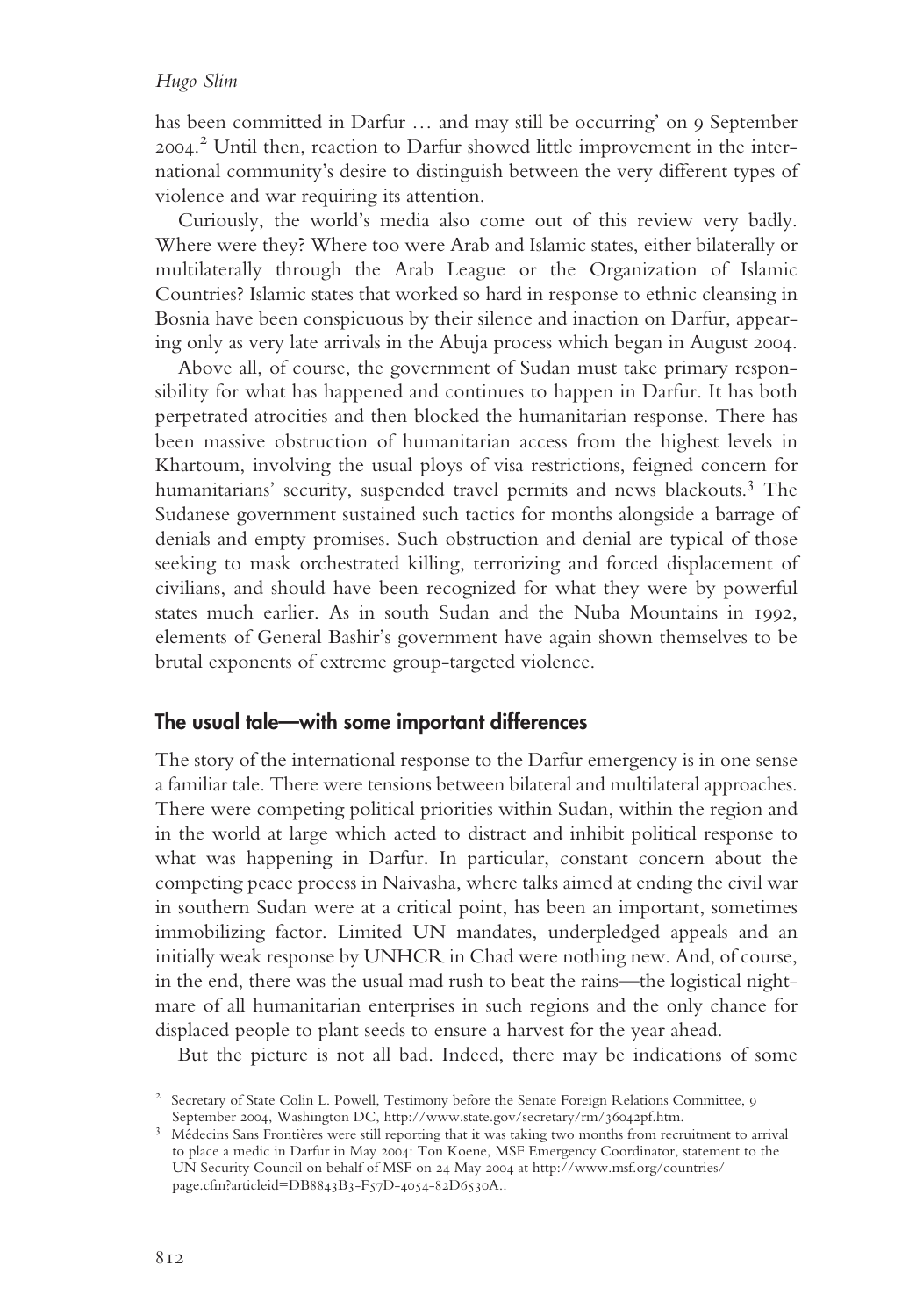positive new twists to the usual tale of avoided responsibility and late response. The Darfur emergency also shows key elements of the international community working to very high standards and with a consciousness unmistakably influenced by the experience of Rwanda.

Some impressive UN fact-finding and advocacy work was done on the ground in Chad and Darfur—notably by the missions of the UN High Commissioner for Human Rights, the UN Office for the Coordination of Humanitarian Affairs and the Secretary General. The US government's public use of satellite images to show clearly the pattern and extent of destruction and displacement in Darfur was also a significant contribution to countering Khartoum's policy of denial. UN reports and US pictures were complemented and strengthened by equally unambiguous field reports from humanitarian and human rights NGOs.

Continuous and determined diplomacy by individual states, notably Chad, the United States, the Netherlands and the UK, and by Germany mobilizing political commitment within the European Union, was an important feature. The African Union (AU) made a significant appearance from the start—soon taking over as the official mediator from Chad and sending armed forces and monitors in on the ground. Early humanitarian mediation by the Centre for Humanitarian Dialogue, working as a non-state intermediary between the Sudanese rebel groups and the formal state system, helped bring both the Sudan Liberation Army and Movement (SLA/M) and the Justice and Equality Movement (JEM) into international talks. Finally, in the talks themselves, the strategy of moving seamlessly between humanitarian and political discussion of the crisis has been a highly significant tactic that has enabled the negotiation process to retain some fluidity and preserved fallback positions.

Nevertheless, despite these positive aspects, there has been no quick fix to Darfur, and no concerted diplomatic lift-off was achieved until far too late. More than a million people have suffered terribly, and continue to do so, because of international reticence, the skilled diplomacy of the Sudanese government, and the draconian policy of Khartoum and its militia proxy the Janjaweed.

The remainder of this article attempts to tell the story of international engagement with Darfur over the past 18 months and to explore some key features of the international response.

# **The Chadian prelude**

The SLA and JEM began guerrilla operations in earnest in early 2003, meeting concerted government retaliation from February 2003 onwards. International awareness of the crisis was very slow to gather during 2003 and never achieved a critical mass of any kind that year. Instead, the government of Chad took the lead and in September, after several high-profile SLA attacks, government retaliation and significant population displacement, mediated the first ceasefire, which lasted 45 days. By this time, UN and NGO humanitarian agencies were already anticipating considerable civilian suffering within Darfur and across the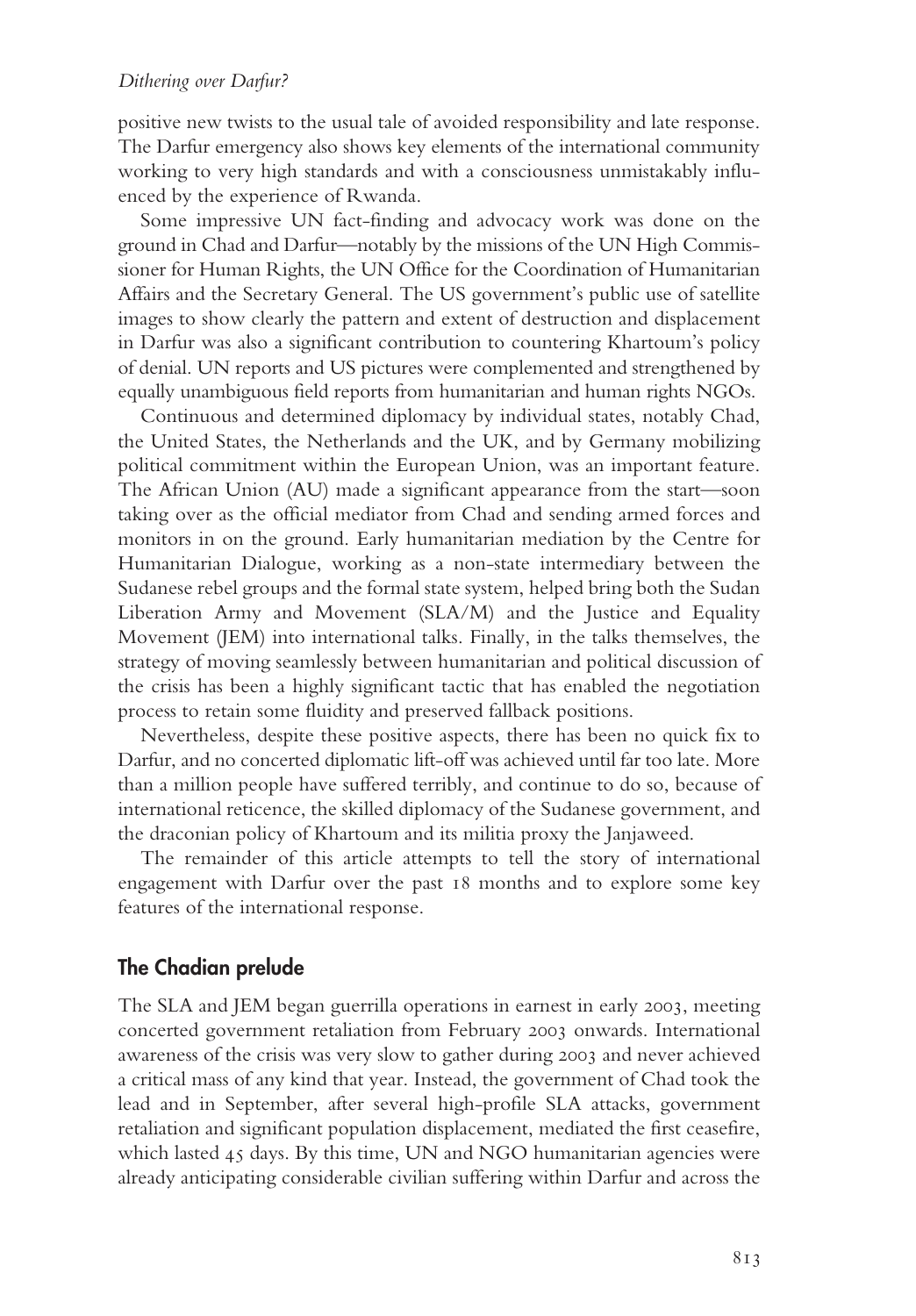border in Chad. This led the UN in Khartoum to put out an initial appeal for US\$139 million for Darfur on 15 September 2003.

For the remainder of the year political efforts continued to be confined to the persistent and naturally self-interested mediation efforts of the government of Chad. After three sessions of these talks, a final round broke down in N'djamena on 10 December. The Chadian solo effort was clearly not enough, nor was it ever likely to be. President Deby's political relationship with the Sudanese government is complicated. Khartoum had supported his invasion of Chad from his exile in Darfur. At the same time, Deby is also a member of the Zaghawa people who spread across the Sudanese–Chadian border. This group is suffering a major part of Khartoum's violence, and much of the SLA leadership is Zaghawa. While Deby made a creative and acceptable mediator, his own loyalties were deeply split and the Chadian process lacked the political leverage necessary to give the talks credibility and weight.

Within Sudan itself in late 2003, some European embassies—particularly the Dutch and the British—were well aware of conditions in Darfur and were engaging the government on the subject, but with little effect. Khartoum gave the Dutch the impression that they might be potential mediators, but this proved to be a stalling tactic and was never translated into reality. Meanwhile, many governments seemed focused on a policy of dealing with events in sequence, and consequently determined to secure the Naivasha agreement before moving on to Darfur.

Very little progress was made in humanitarian action on the ground in 2003 because of sustained and systematic obstruction by the government of Sudan. Agencies were not being idle: several humanitarian and human rights organizations, notably Amnesty International and Médecins Sans Frontières, were lobbying hard, but they were being very effectively thwarted by Khartoum.<sup>4</sup>

Meanwhile, the world's media were never mobilized, being editorially diverted by Iraq and physically prevented from entering Darfur by Khartoum's news blackout. Nor did they ever really try to cover the war or enter Darfur in 2003. It was only in January 2004 that an independent British film-maker entered Darfur with the rebels and then got his footage onto US (CNN), British, German and Australian television.

The tragedy, of course, is that while humanitarian agencies were prevented from working in late 2003 and early 2004, the opposite was true for the Sudanese army and air force, both of which were working extremely hard alongside the Janjaweed militia. Khartoum-led military activity between February 2003 and April 2004 was completely disproportionate to the targeted guerrilla warfare of the two Darfur insurgent groups. Systematic and widespread government and Janjaweed assaults on civilians, their villages, their infrastructure and their livelihoods went well beyond the separation and interdiction doctrines of measured counterinsurgency, indicating an evident strategy of male massacre, rape,

<sup>4</sup> See for example Amnesty International, 'Looming crisis in Dafur', 1 July 2003, AFR 54/041/2003; MFR press release, 'The top ten most underreported humanitarian stories of 2003', 6 Jan. 2003.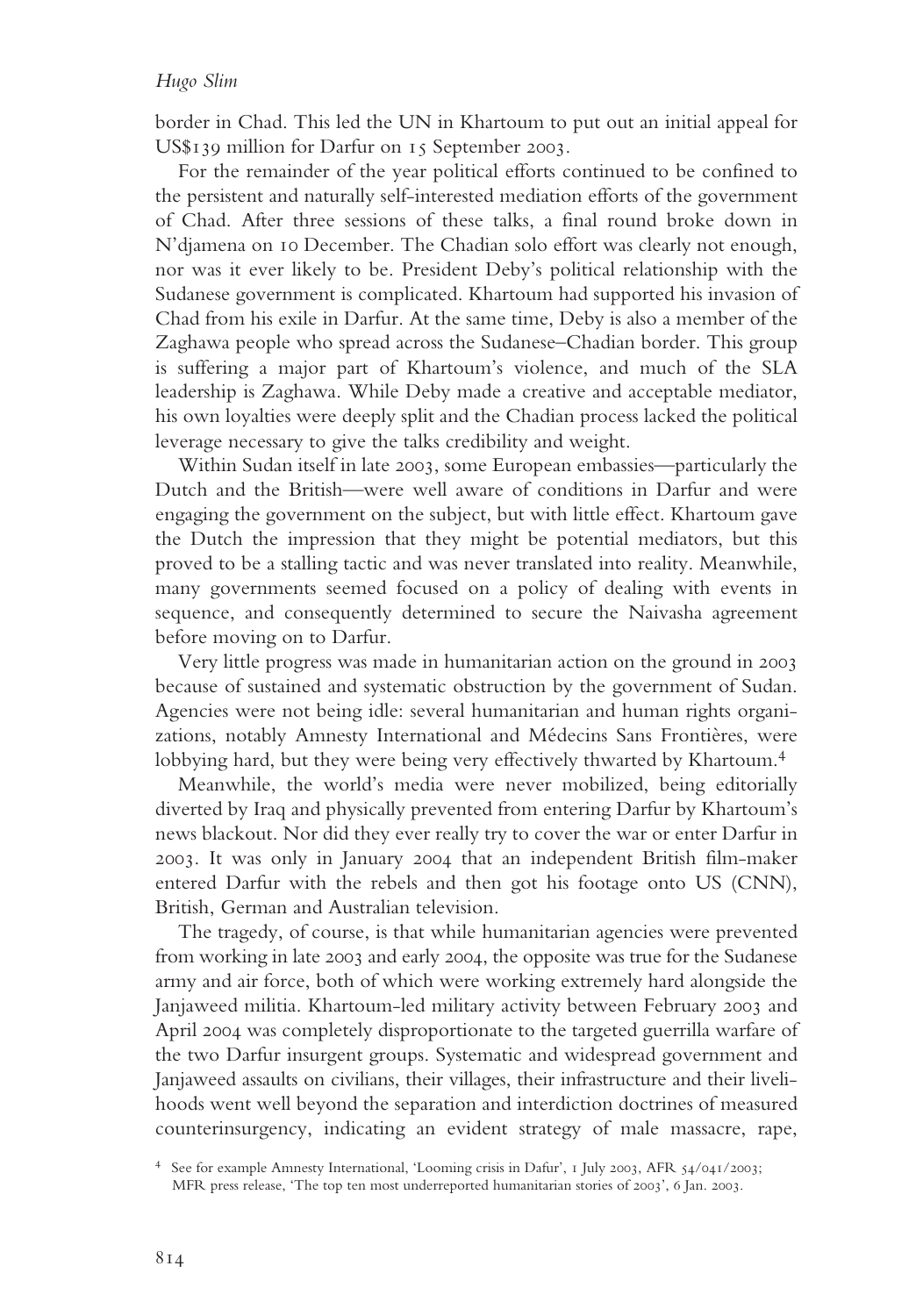forced displacement and land-grabbing, intended to make it impossible for the terrorized and evicted populations to return.

This was undeniably group-targeted violence, rightly described by many in civil society as genocide within the terms of the 1948 convention. The only area of dispute concerned the key question of specific government intention, as was pointed out by Justice Africa, perhaps the most insightful of the various NGO commentators on Sudan: 'Is this a crime planned at the highest level of the Sudanese state and executed according to a carefully designed central plan? Or is it counterinsurgency that has got out of control, running wild beyond the designs of its sponsors? It would seem to be a bit of both.'5 Whatever the right legal label, such extreme policies operated by the Sudanese government demanded a concerted, immediate and assertive international political and humanitarian response. No such response emerged in 2003.

From December onwards, international agencies continued to press Khartoum for humanitarian access to Darfur. As part of this effort, UN and NGO agencies within Sudan sought to reveal the facts about the situation, directly or through third parties. Much of this advocacy took place privately, both with the government in Khartoum and locally in Darfur, because many agencies judged that 'going public' against Khartoum might mean the end of any immediate chance of access.

Uncharacteristically, but encouragingly, the UN proved most vocal of all in the end. Jan Egeland, Under Secretary General of the UN OCHA, spoke out when he was himself refused access. Then, in the first week of March, the UN's Humanitarian Coordinator in Khartoum, Mukesh Kapila, spoke openly and forcefully about ethnic cleansing in Darfur to the BBC and drew a direct comparison with the early stages of Rwanda's genocide. This had virtually no tangible effect on the ground other than to increase Khartoum's intransigence. Visas and permits for humanitarian workers were still stalled, blocked or rationed, even though Bashir had announced victory in Darfur three weeks earlier, on 9 February. But Kapila's widely broadcast statements did begin to raise the political tempo around the conflict, and introduced important new language of ethnic cleansing and genocide which then had to be discussed.

### **'Do something!'**

The critical moment in any crisis—whether it arrives slowly or suddenly—is the wake-up call, when sufficient information and political concern are generated to mobilize the international community. This is the 'do something moment': a moment of relative disarray when the international community musters its forces, gathers its facts and decides on its strategy, while all the time ensuring that it is seen to be doing so by its respective publics. In UN-speak, this is the moment when a critical mass of states first becomes 'seized' of the

<sup>5</sup> Justice Africa briefing, 'Prospects for peace in Sudan', March–May 2004, 19 May 2004, http:// www.justiceafrica.org/bulletin.htm, 19 May 2004, p. 6.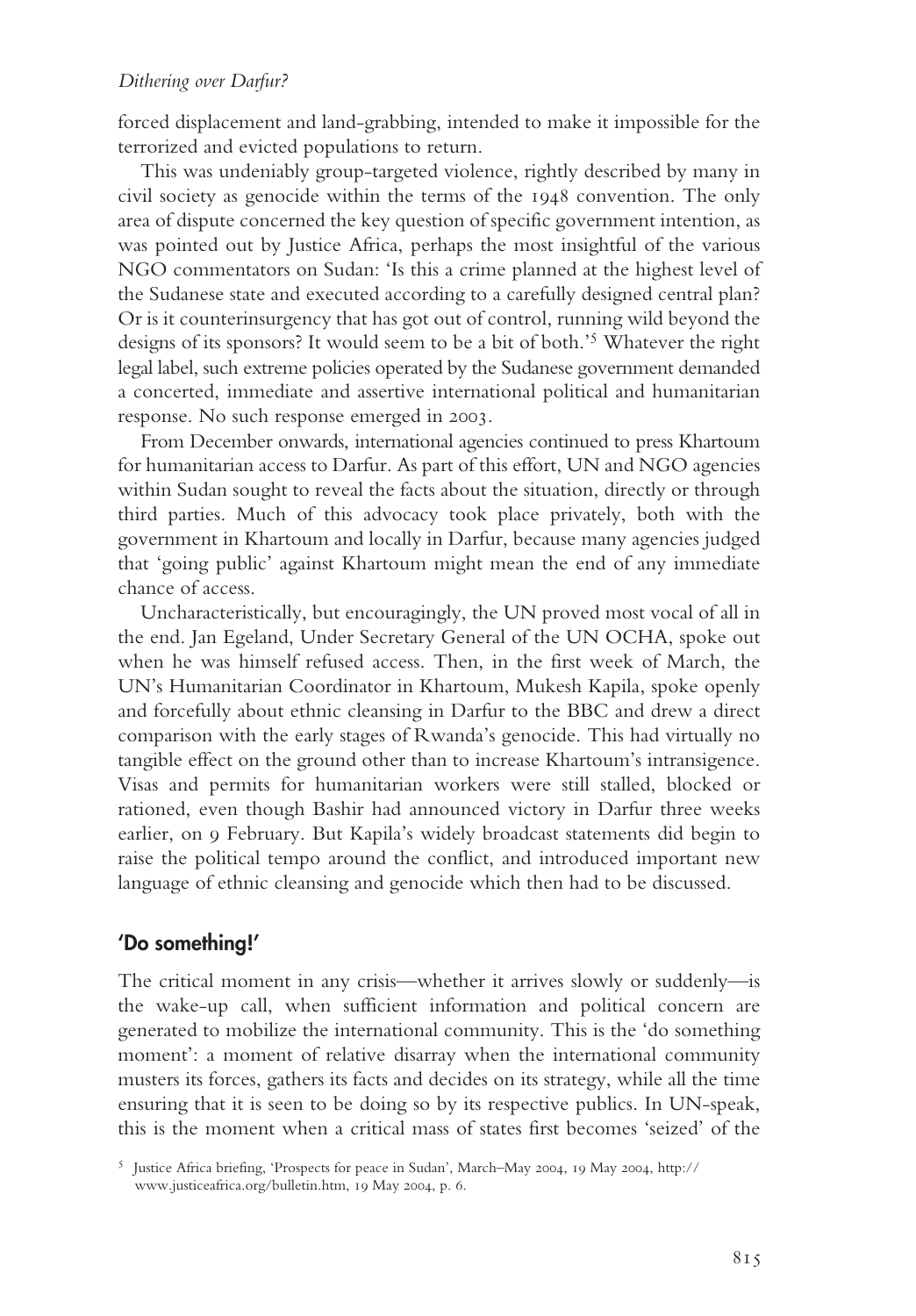matter, even if they do not know what to do about it. Keeping them seized so that they actually agree on something effective, and then do it, is the main challenge in this phase.

Darfur's was a slow seizing. An effort to convene humanitarian talks on the crisis in Geneva in February 2004 failed, and it was not until March that the international community only became truly gripped by the killings, displacements and village destructions that were taking place. After Bashir's January offensive, the increasing weight of evidence emerging from Darfur, in the form of testimonies from refugees, displaced people and humanitarian workers, along with indisputable US government satellite photography, painted a picture of systematic atrocity. International interest and self-interest then began to coalesce around Darfur from January 2004 onwards. Something had to be done. Key players in the international community started to push for talks to restart. But this time it was obvious that they wanted these talks to have teeth and to be fully internationalized.

A particularly regrettable feature of the 'do something' phase is that it also represents a 'last chance moment' for the perpetrators of the violence. Typically, they get something of a breathing space as the spotlight moves from their violent actions to public discussion of international action or perceived inaction. Thus, while the political heat is on the responders—who are often not easily able to stop the atrocities—it may come off the perpetrators. For an important political moment (a 'moment' which can last for weeks) the responding international community often becomes the central villain of the piece in media and NGO rhetoric. The real villains know this, and even seem able to plan for such extra time. While potential responders argue over what they can do, how they should do it and who is best placed to do it, the perpetrators continue to kill; indeed, they usually step up their efforts in this predictable last window of opportunity. The final push in most final solutions is delivered in this last chance moment between international acknowledgement and action.

The Sudanese government certainly used its last chance moment between January and April 2004 when, together with the Janjaweed, it launched its major offensive in Darfur and thereafter continued its policy of raiding, razing and displacing while the international community was still getting its act together.

### **Late crescendo**

International activity finally gathered form and pace throughout February and March 2004, but reached an effective pitch only in April. After a typical tussle over venues, participants and chairing in February, talks were finally scheduled for late March in N'djamena. While Chad hosted the talks and remained the official mediator, a wider group of 'international facilitators' also participated in the meeting. This group included the United States, the EU (represented by the French), the French, British, Dutch, the African Union, the UN envoy to Sudan and Geneva's Centre for Humanitarian Dialogue.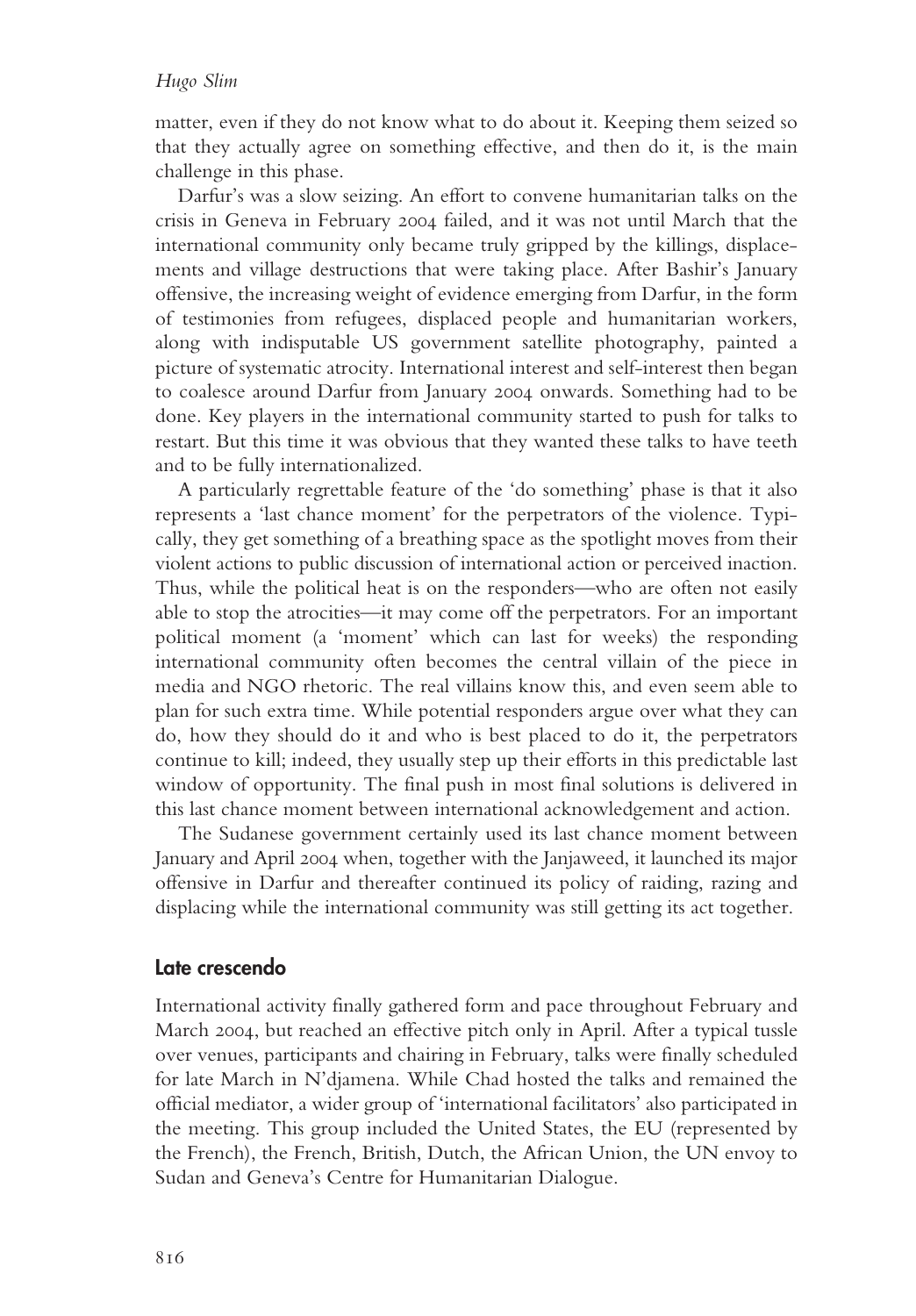The N'djamena talks started with eight days of getting nowhere. The government of Sudan fought shy of substantive discussions and attempted to sow division among the rebel groups and the international community. Serious differences of opinion and interest also emerged within the international facilitators. Some, like the French, prioritized political talks over humanitarian talks. There was also competition for lead roles in the process as some questioned the particular 'mandates' of other parties to be there at all. The rebels had few developed political or humanitarian positions and were preoccupied with their own personal security.

After the deft personal intervention of President Deby, which refocused discussion from political onto humanitarian matters, and some creative UN drafting, an agreement was finally signed on 8 April. While referring to ultimate political requirements ('the establishment in Darfur of a democratic political culture to guarantee to the populations of the region their political, economic and social rights'), this was essentially an agreement to a military pause to enable humanitarian access, and was duly called the 'Humanitarian Ceasefire Agreement on the Conflict in Darfur'. Agreeing an initial 45-day ceasefire, it also set up a Ceasefire Commission and made it quite clear that Khartoum was to 'neutralize the armed militias'.

Also in April, the UN sent three important fact-finding missions to the area. First, the Secretary General sent a mission of the Acting High Commissioner of Human Rights to Chad between 5 and 15 April to visit and interview Sudanese refugees. Its powerful report was initially kept under wraps for fear that Khartoum would block a hoped-for second mission into Darfur itself. A second mission was finally given permission to visit Khartoum and Darfur, and did so between 20 April and 3 May.

This mission produced a forceful and impartial report on the situation, based on detailed and verified testimonies of atrocities and suffering.<sup>6</sup> The mission made it quite clear that far greater responsibility for human rights violations rested with the government of Sudan and its militia proxies than with the insurgent or rebel forces. The report described 'a reign of terror in Darfur' and characterized government violations as 'systematic' and forming a 'widespread pattern' that 'may constitute war crimes or crimes against humanity'.

Much of the detailed empirical analysis of these two important reports immediately formed the basis of international description of the conflict and gave international discussion on the situation a new authority and urgency. Also in April, Human Rights Watch in New York published the results of its inquiries along the Chad border.<sup>7</sup> In their account and analysis these were very similar to the UN findings. Human Rights Watch was uncharacteristically slow off the mark in Darfur, but its report, when it came, was thorough and unambiguous.

<sup>&</sup>lt;sup>6</sup> 'Report of the Acting High Commissioner on the Human Rights Situation in Darfur', E/CN.4/2005/3 dated 7 May 2004.

<sup>&</sup>lt;sup>7</sup> Human Rights Watch, *Darfur in flames: atrocities in western Sudan* (New York: HRW, April 2004).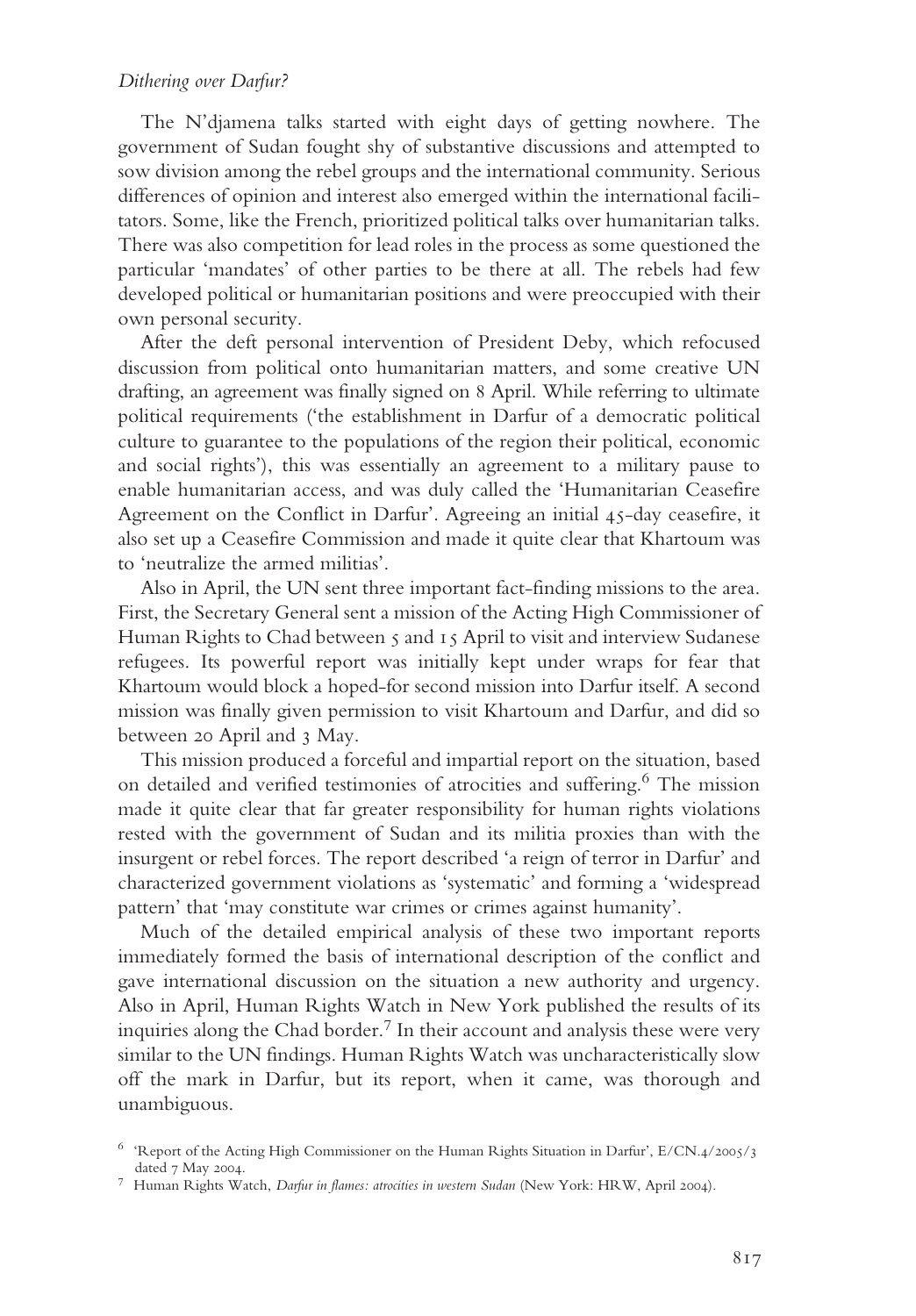As a result of the N'djamena agreement, the UN Secretary General also sent a third team, the High-Level Mission, to Darfur between 27 April and 2 May 'to assess the humanitarian situation and make appropriate recommendations'. Its report was equally forceful in its description of violations and suffering and its emphasis on the likelihood of future famine resulting from forced displacement. $8$  It also set out the immediate priorities for humanitarian operations. Running to just six pages of clear language, it was a model of brevity and directness which future UN reports would do well to emulate.

Towards the end of May the government of Sudan began to authorize visas for international humanitarian staff, although they still stalled humanitarian logistical work by their restrictive import procedures. Humanitarian access increased and large-scale operations eventually became possible for UN agencies and NGOs. However, funding for such operations was still far short of what was needed. The UN called a donors conference for Darfur in Geneva on 3 June. In advance of the conference, Oxfam pointed out the discrepancy between international funding for Iraq and for Sudan. In the first three months of 2003 the appeal for Iraq had received US\$2 billion. So far, the appeal for the whole of Sudan had received only US\$200 million out of an appeal for nearly US\$639 million for the country. The Geneva conference appealed for US\$236 million to aid the 2.2 million people affected; yet it raised pledges of only US\$126 million.

All these missions, reports, international talks, funding and humanitarian programmes came very late in the day. For this, Khartoum's obstruction must take primary responsibility; but the international community and NGOs must take some secondary responsibility for not being more concerted and assertive sooner. If a major diplomatic effort had been mounted at the end of Khartoum's official offensive in February, the humanitarian and political response to the conflict might have been quicker and so better.

The international effort was late because the political weight and shape required to lever Khartoum into line was slow and difficult to build. Such difficulty seems to be a structural feature of international response. Acknowledgement of the problem, alliance-building, common purpose and practical action take time to develop. But another key factor that may have particularly affected the process on Darfur was a profound international reluctance to see a strong military intervention in the wake of the invasion of Iraq. There was also a new African determination—supported by the major powers—for the African Union to lead a regional process that would shape an African solution to Darfur. Khartoum's deft diplomacy exploited this tension to great effect, and continues to do so.

<sup>8</sup> High-Level Mission to Darfur, the Sudan, 27 April–2 May 2004, *Mission Report* (Khartoum: United Nations, May 2004).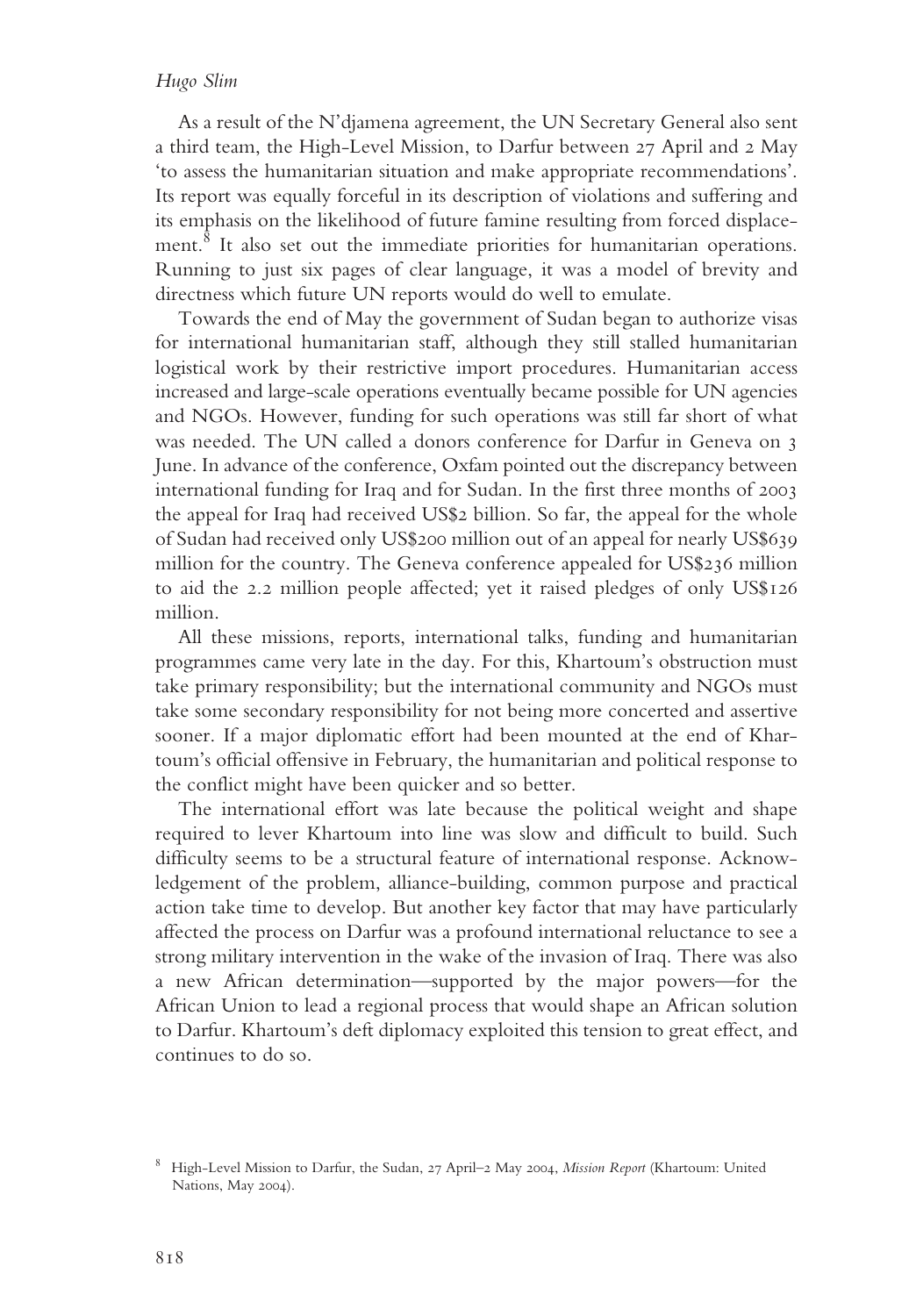## **Raising the tempo in New York and Abuja**

After Kofi Annan's and Colin Powell's visits to Khartoum and Darfur in late June the UN Security Council finally came into its own, and the next phase of international response was firmly focused through the United Nations in New York and the African Union in Abuja.

The United Nations and the government of Sudan issued a joint communiqué on Darfur from Khartoum on 3 July.9 For the first time this spelt out specific obligations and actions to be taken by the Sudanese government—with UN support—in respect of the humanitarian, human rights, security and political aspects of the crisis. Many of these points were then elaborated as UN Security Council demands under Chapter VII of the UN Charter in Resolution 1556, finally passed on 30 July.<sup>10</sup> This gave the government of Sudan 30 days to comply with requirements on facilitating humanitarian access, the disarmament of militias, civilian protection, and the investigation and punishment of human rights violations. It also called on the international community to increase its support for humanitarian assistance and AU monitoring efforts.

Working closely with the Sudanese government and other governments, the UN Secretary General's new Special Representative to Sudan, Jan Pronk, set up the Joint Implementation Mechanism to prioritize and monitor government actions in line with the resolution. The Secretary General's report after the allotted 30 days declared Khartoum's compliance to be good in parts and mixed or bad in others.<sup>11</sup> Humanitarian access had improved, including into rebel areas, but needs had likewise increased. There were 2,000 new police, but most of these were working in the towns and major settlements for displaced people, without much penetration into the surrounding countryside. Some of their number were thought to be members of the Janjaweed in a new guise, suggesting the possible paradoxical outcome that UN measures are enabling Khartoum to make Darfur into the worst kind of police state. Disarmament seemed token, possibly genuinely difficult and mainly confined to the Popular Defence Forces rather than the Janjaweed; consequently, violence against civilians was continuing in several areas, as revealed by the arrival of 30,000 new displaced people in south Darfur in the last three days of August.12 The investigation, prosecution and punishment of human rights violations was making very slow progress, and a massive lack of confidence between the people and the government continued to stall voluntary return of the displaced.

At the time of writing, the Security Council's response to Sudan's 30-day performance is undecided, but US proposals for an expanded AU military

<sup>9</sup> Joint communiqué by the government of Sudan and the United Nations on the occasion of the visit of the UN Secretary General to Sudan, 3 July 2004, http://www.reliefweb.int/w/rwb.nsf/vID/

<sup>746</sup>B9FE7CD9B97D485256D8001140EE?<br><sup>10</sup> UN Security Council Resolution 1556 (2004), 30 July 2004, S/Res/1556(2004).<br><sup>11</sup> UN Security Council, Report of the Secretary General pursuant to paras 6 and 13–16 of Security Council Resolution 1556 (2004), S/2004/703. <sup>12</sup> 'Aid agency warns of tens of thousands of newly displaced people in South Darfur', Oxfam Press release,

<sup>10</sup> Sept. 2004.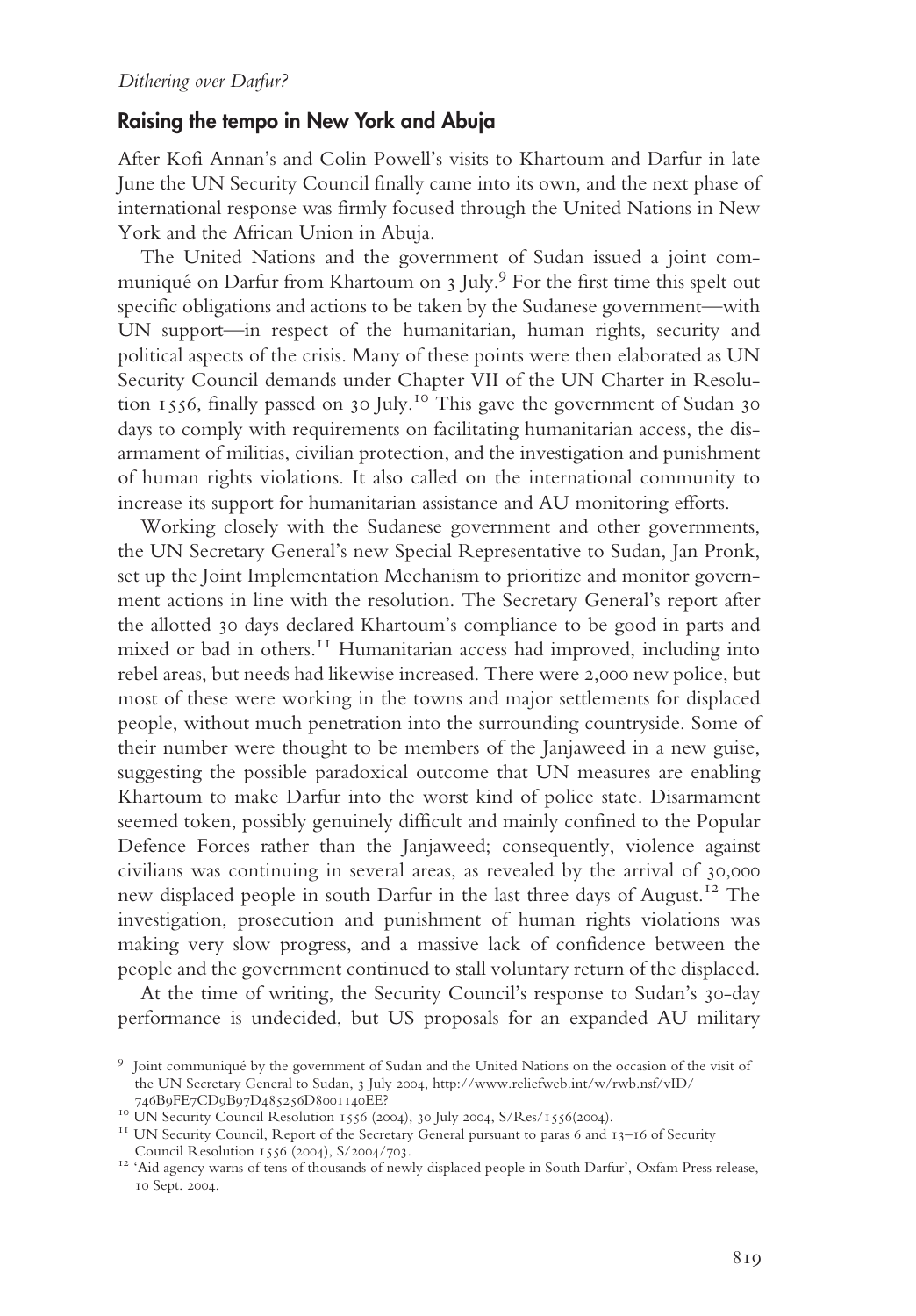presence, a no-fly zone, aerial monitoring, a commission into genocide and a final conclusion to the Naivasha talks seem likely to be central to it.

On 23 August, new AU-mediated talks in Abuja got under way. These were immediately stalled by the insistence of Khartoum that disarmament of the militias should include the rebel groups. Khartoum's negotiators also warned, with Arab League support, that any heavy-handed intervention from states and organizations beyond the African Union 'would only complicate matters' which should be dealt with by the AU alone.<sup>13</sup> This represented a continuation of Khartoum's consistent policy of trying to divide the international community so that African–Arab solidarity might be a match for major power pressure. Political deadlock thus dominated the early session, which was salvaged only by both parties reverting to talks on the humanitarian track. This resulted in a joint 'protocol on the improvement of the humanitarian situation in Darfur', which assured 'unimpeded access' for humanitarian agencies to all areas and similar commitments to the protection of civilians.<sup>14</sup>

## **What progress since Rwanda?**

As the wheels of trucks bearing humanitarian aid and workers finally roll into Darfur along with AU monitors and troops, what stands out about the international community's initial response to the violence in Darfur?

The study of international response to wars, genocide and disasters is by no means a new field of enquiry and concern. The wake of every big emergency since the Second World War has brought with it a now familiar ritual of recrimination, evaluation, lesson-drawing and renewed promises. This cycle routinely followed Biafra, Bangladesh, Cambodia, Ethiopia, Somalia and Bosnia. In each episode of hand-wringing the central question of international responsibility for stopping intrastate violence remained central but unanswered: morally, legally, practically and institutionally.

This cycle was broken to a significant degree by the first truly intergovernmental evaluation, led by the Danes, after the Rwandan genocide in 1994.<sup>15</sup> This evaluation marked a step change in the seriousness with which international political and humanitarian action was scrutinized. Its main conclusion—that states had equal political and humanitarian responsibility to respond in the face of massive violations of human rights—does seem to have been taken on board and internalized by the international community as a new post-Rwanda consciousness. This political consciousness—which may even represent an embryonic international conscience—is most evident in the increasing commitment of the UN Security Council over the past ten years to the principle and practice of

<sup>&</sup>lt;sup>13</sup> Associated Press report, 7 Sept. 2004.<br><sup>14</sup> 'Protocol on the improvement of the humanitarian situation in Darfur', African Union press release, Abuja, 1 Sept. 2004. <sup>15</sup> *The international response to conflict and genocide: lessons from the Rwanda experience* (Copenhagen: Steering

Committee of the Joint Evaluation of Emergency Assistance to Rwanda, March 1996).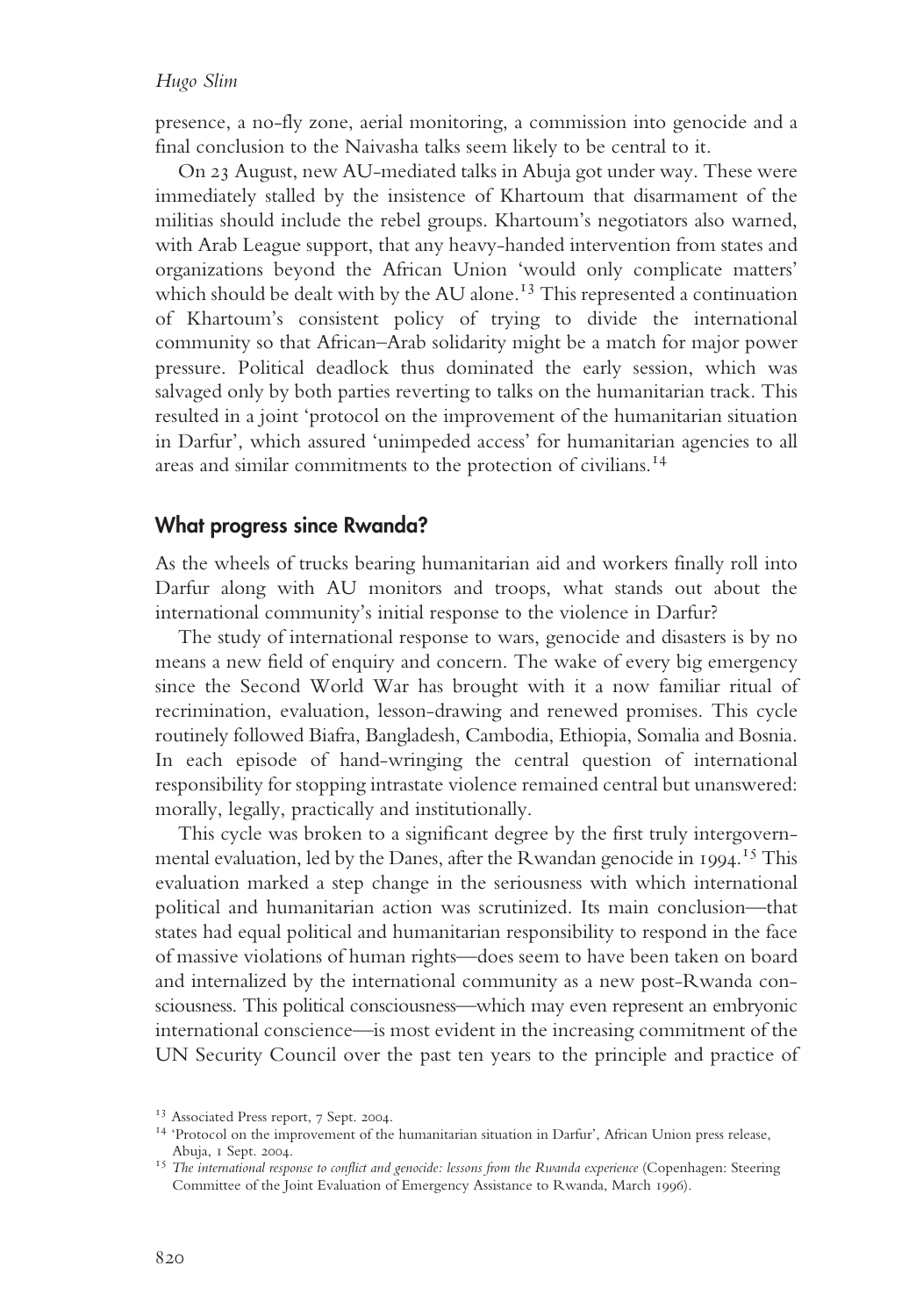civilian protection.16 This has generated a new international norm for intervention and protection in armed conflicts which is perhaps best encapsulated as 'the responsibility to protect'—the title of the Canadian-funded international commission on humanitarian intervention that reported in 2001.<sup>17</sup>

Many states now share a moral and activist consensus around civilian protection in war and genocide. Most powerful democratic donor states are also far more sensitive to the charge of bias in their response to crises and to the accusation that they are opting for humanitarian action as a cover for political neglect. This charge—known as the humanitarian fig-leaf syndrome—is now keenly felt and avoided by most donor governments. Most powerful western states now pursue, and want to be seen to pursue, a twin-track approach that combines equally engaged political and humanitarian strategies. The fact that NGO rhetoric also asks them to do this without integrating or 'blurring' these two tracks is, of course, somewhat challenging in practice and a typical example of unrealistic NGO demands.

Despite the very late response of the international political community to the atrocities in Darfur, there seems little doubt that key states, UN organizations and NGOs did respond with this new post-Rwanda sense of responsibility. They were never in denial about Darfur. They never downplayed the violence or misrepresented it as something other than it was. All UN reports and many states expressed their concern in the new post-Bosnia and post-Rwanda language of civilian protection, human rights violations, war crimes and international responsibility. Many of them—the UN in particular—were acutely alert to the possibility that the violations reported in Darfur could add up to genocide, although they never used the term, resorting instead to alternatives like ethnic cleansing, war crimes and crimes against humanity. Again, it was left to NGOs, for example, the US Refugee Committee, various church groups in the United States and the Aegis Trust in the UK to use the term 'genocide'.

The tragedies of Rwanda and Bosnia do seem to have worked to prime international consciousness to inhibit recourse to denial. But although awareness may have been greater in respect of Darfur, international action was still hard to achieve. Why? Here, in the realm of action, Darfur seems to throw up six particularly interesting features of international response.

## **Factors in the international response**

#### Naivasha and competing priorities

As so often, politicians could not easily treat the violence in Darfur in isolation from other political goals they were trying to achieve—in this case an end to

<sup>&</sup>lt;sup>16</sup> See e.g. UNSC Resolutions 1265 (1999) and 1296 (2000) on the protection of civilians in armed conflict, and the Secretary General's four subsequent reports to the Council on the subject.

<sup>&</sup>lt;sup>17</sup> The responsibility to protect: report of the International Commission on Intervention and State Sovereignty (Ottawa: International Development Research Centre, 2001).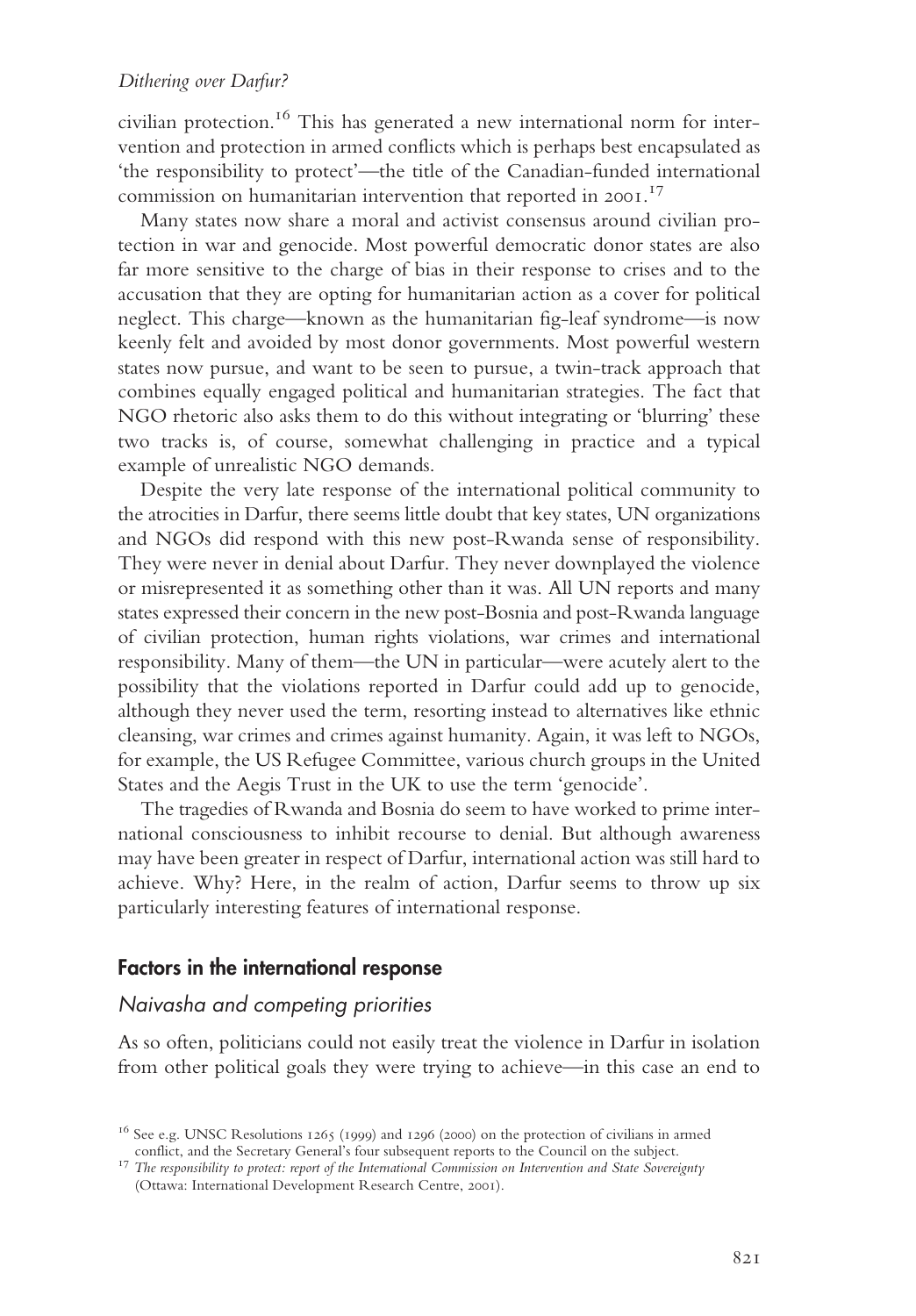Sudan's southern war, the talks on which, drawing to a conclusion at Naivasha, stood on the brink of success and failure throughout the first year of the Darfur emergency. These talks created a particular dynamic that affected both Sudanese and international policy towards Darfur, both Khartoum and the international community fearing that the situation there had the potential to unravel their interests.

Key members of the Sudanese government elite feared that a Darfur insurgency—with support from their reviled enemy Hassan Turabi—had the potential to become the vanguard for a widespread northern movement for regime change that could easily unravel their regime. Darfur was suddenly a much more dangerous threat to their rule than the south. $18$  This perceived threat meant that government interest in implementing Naivasha did indeed wobble. It also allowed government ideologues to argue for extreme measures in Darfur and for the ensuing military campaign to 'annihilate' the insurgency announced by President Bashir.

For its part, the international community feared that international confrontation with Khartoum over Darfur could unravel the precious Naivasha process, achieved only after a long struggle. Initially, the enormous importance of these talks both distracted and inhibited the international community, until they were able to make a strong linkage between the two under US leadership from May 2004 onwards.

It took considerable courage to see that peace in Sudan had to be treated comprehensively rather than piecemeal. But even a policy of linking the conflicts together could not be done too forcefully if it risked bringing down Bashir. To many, the prospect of Sudan without Bashir at this particular time seemed likely to produce a total unraveling of the country and a situation of near anarchy that might even be worse than the tragedy involved in taking one conflict at a time. So even linkage required the international community to avoid outright confrontation with Khartoum, whose leaders it needed both to keep at one table in Naivasha and also to get to a new one in N'djamena.

These competing political priorities were real. An earlier embrace of linkage might have been far more effective than the tacit sequencing strategy which predominated in early 2004 and which involved dealing with one war after the other. A sequencing policy would get around to Darfur eventually, but it would not stop the terrible atrocities in the meantime.

This key political choice between sequencing and linkage merits more reflection from politicians and diplomats so as better to inform future decisions around competing priorities of this kind. The need to choose between linkage and sequencing is bound to come up again. Indeed, the Naivasha–Darfur dynamic is eerily resonant of that prevailing in respect of Arusha and Kigali in 1994, when all international political energy was focused on believing in and implementing the Arusha Accords while Hutu extremists in Kigali had agreed that Arusha was a disaster and had decided upon genocide.

<sup>&</sup>lt;sup>18</sup> Justice Africa, 'Prospects for peace in Sudan', p. 4.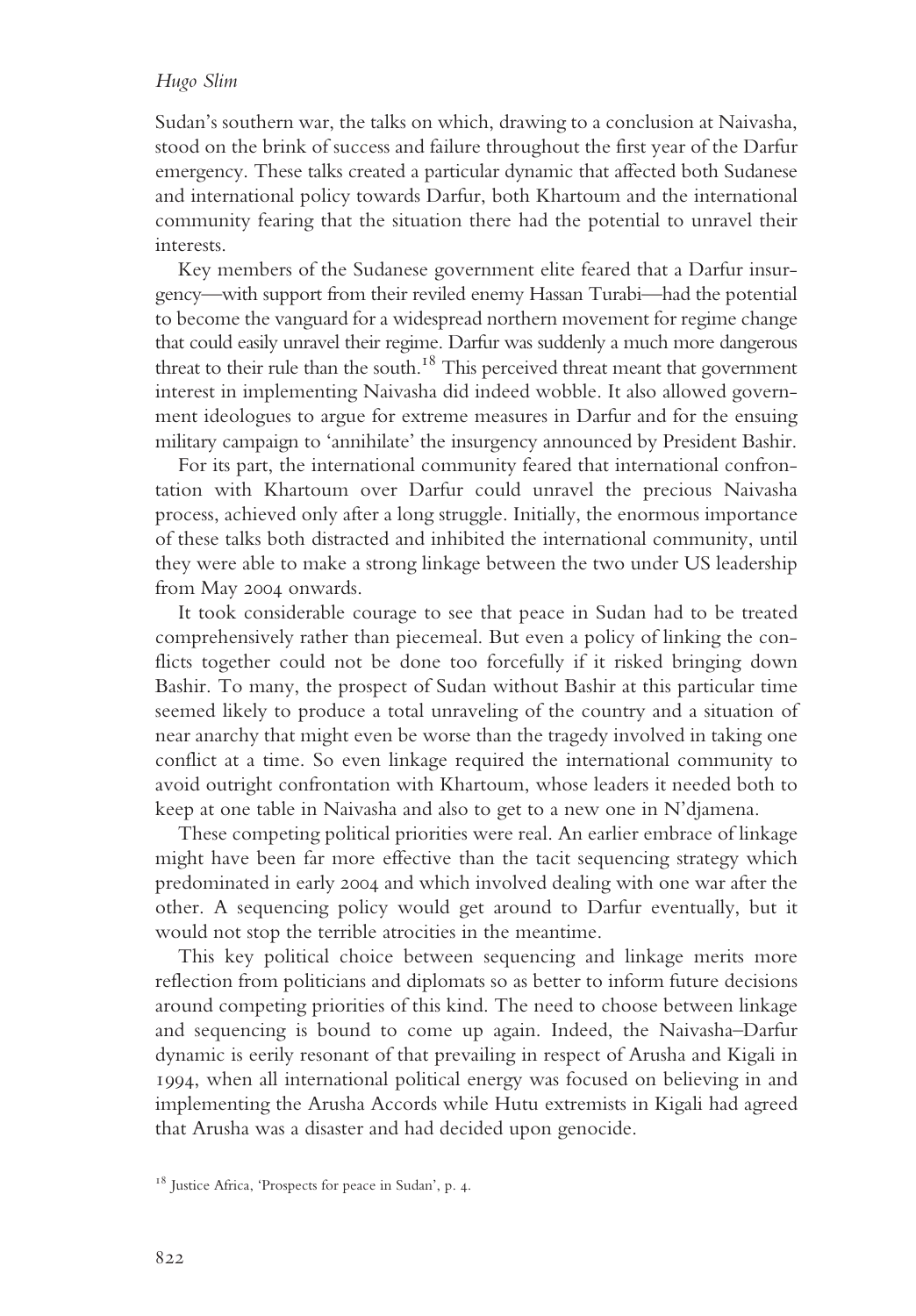## Multilateral strategy-making

As international concern was concentrated around the N'djamena meeting at the end of March, it was equally clear that the various parties making up the international community in the Chadian capital had still not agreed on the requirements of any agreement or on their respective roles in the process. The extreme desert heat of the three-week N'djamena meeting was as essential to forging international consensus as it was to thrashing out terms between Khartoum and the rebels.

Reconciling French, British, Dutch and American positions and deciding the various roles of the AU, the EU, the Chadians and the UN was timeconsuming. Tensions arising from other areas of international politics like Iraq, potential oil deals and concerns over spheres of influence are always played out in the immediate business of building and configuring an international alliance and shaping a strategy. Antagonism over who is and is not prepared to back any agreement with ready money also creates tensions as a pecking order emerges among states around the table.

The time it takes to form a coherent and assertive international response when people are being killed is always surprising. And, once again, over Darfur it took far too long.

## The West is late but where's the rest?

The typical predominance of western power in driving and funding a process of international response was obvious once again over Darfur. However, there were exceptions, namely Chad and the African Union. Working through its new Peace and Security Council, the AU issued several informed and critical communiqués making known its concern about the violence in Darfur.<sup>19</sup> Through its envoy and then also its offices in Addis Ababa, the AU gave important support to the N'djamena process and immediately became committed to seeing it through on the ground. As the official mediator in the Abuja process, the AU now has the chance to show that it has the will, the expertise and the technical capacity to deliver critical diplomatic results. If the Darfur crisis proves the AU to be effective and successful both in the conference room and on the ground, then the world will have a major new player in the management of political and humanitarian crises.

In comparison, the absence of significant multilateral support for the international response from either the Organization of Islamic Countries or the Arab League was depressing. The Arab League's strong criticism of US military action in Fallujah and of Israeli military action in the Palestinian occupied territories in 2003 and early 2004 made a stark contrast to its silence over the violations in Darfur. The Arab League played no explicit role in the N'djamena

<sup>&</sup>lt;sup>19</sup> See e.g section A of the communiqué on 'The solemn launching of the tenth meeting of the Peace and Security Council', African Union, 25 May 2004, PSC/AHG/Comm. (X).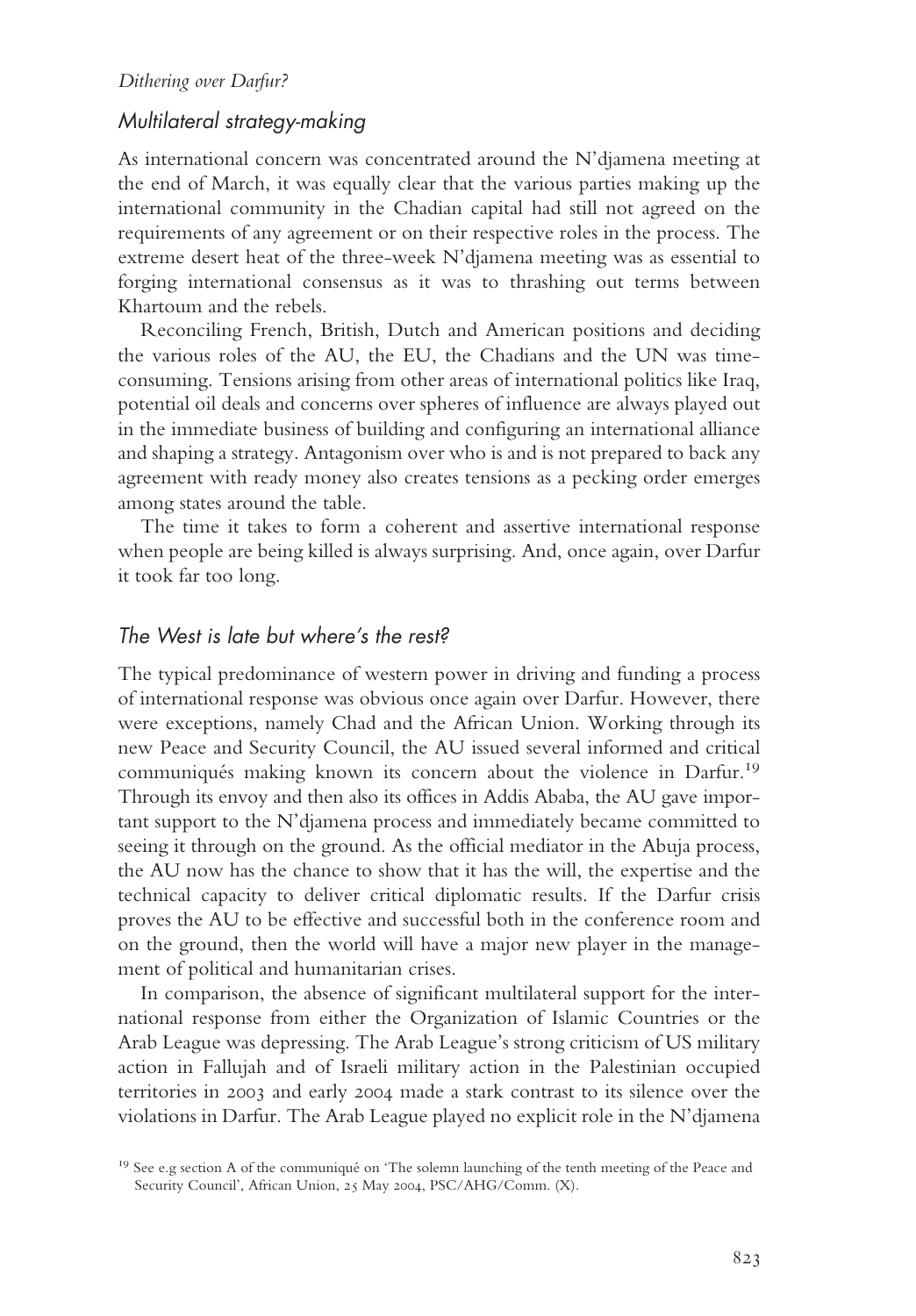process, although it turned up for the signing of the agreement in Addis Ababa on 28 May. Its main role in the Abuja process so far seems to have been to support Khartoum in its efforts to keep US and European intervention at bay, but without offering any troops of its own to support an expanded international presence in Darfur.

# Combining humanitarian and political negotiation

A particularly important aspect of international engagement over Darfur was the way in which international talks moved seamlessly between humanitarian and political ground. As well as ensuring that vital progress was eventually made on humanitarian access, the humanitarian track of the Darfur talks acted as a critical fallback position for all parties. It meant that contact and talks could keep going on humanitarian matters when the politics got too hard.

This fallback to humanitarian talks happened at crucial moments in both N'djamena and Abuja. With broad political talks and conference procedure still in crisis after the first eight days in N'djamena, President Deby intervened personally to chair a neat sidestep into essentially humanitarian talks around which the parties were able to regroup and from which emerged the final ceasefire agreement—which was nevertheless imbued with political principles about Darfur's future. In Abuja, when similar deadlock was reached over the disarmament issue in the first week of September, the AU mediator, Hamid Algabid, was able to refocus the parties onto a humanitarian protocol.

The principle of making humanitarian priorities the cutting edge of such international talks is an important one. Urgent humanitarian discussions rightly have a priority of their own in such situations, but can also play an important vanguard role in engaging the parties around a process of talks which may then become wider and turn to matters of political substance. Equally, such talks can then revert to humanitarian matters when progress on politics stalls. The Darfur talks clearly showed that humanitarian mediation of this kind has both a path-breaking role in engaging the parties and a fallback role in keeping them engaged at low points in any political talks. The trick, of course, is to ensure that humanitarian fallback does not become political procrastination.

The need to develop the practice of humanitarian mediation may be a strong lesson for international policy to emerge from the Darfur process. Leading any mid-conflict talks with a humanitarian edge makes both moral and diplomatic sense. It can stop people suffering and dying—which must be the international community's first priority in such extreme situations—and it can also create conditions for working on deeper political negotiations on the causes and structure of that suffering.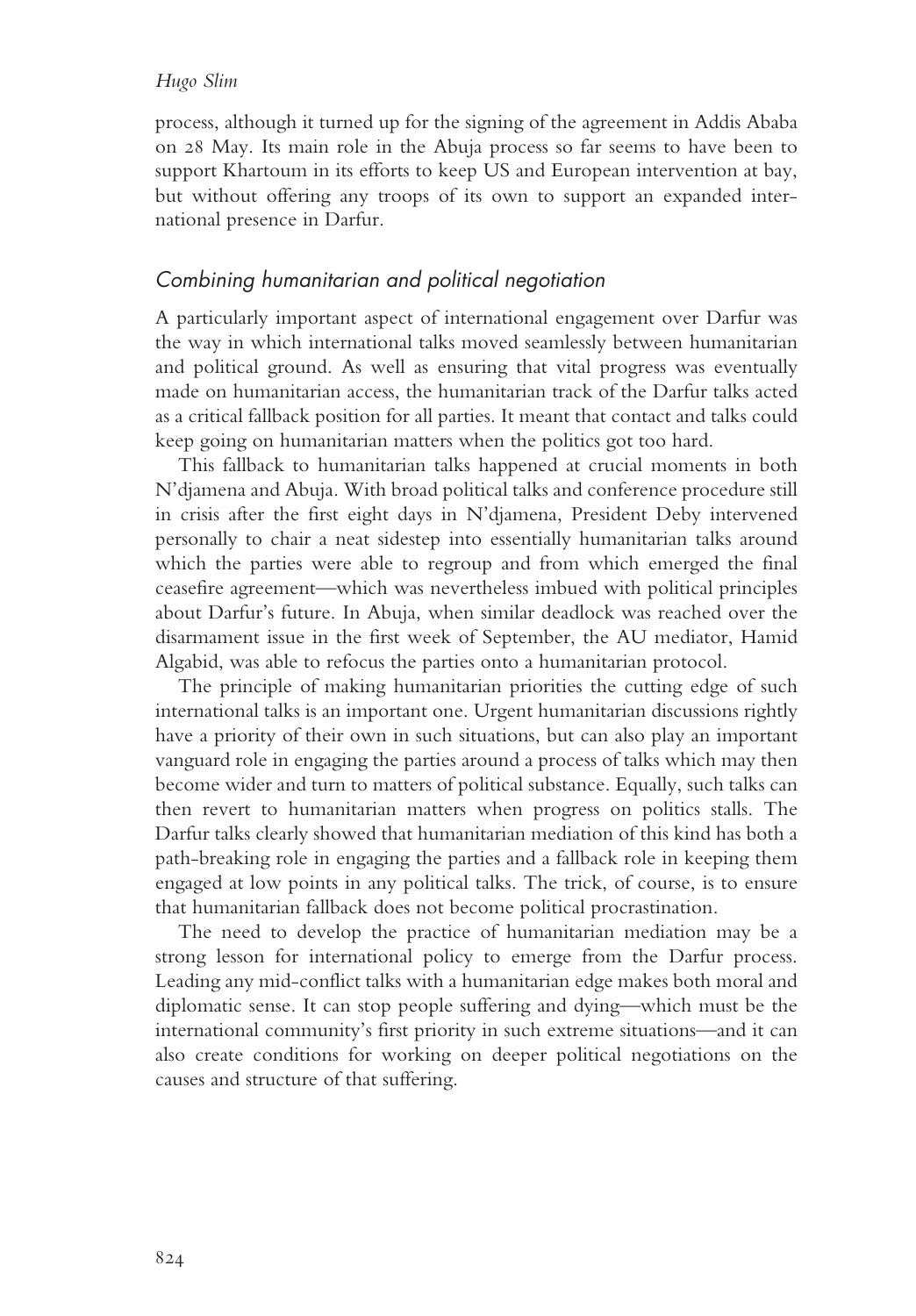## Political leadership

Even if it arrived late because of anxieties about the Naivasha process, strong political leadership for international engagement did emerge in April 2004 and proved critical. The real strength of this leadership came from the United States, which complemented mediation by Chad and the AU with firm political pressure.

US determination at the table in N'djamena was backed up by key phone calls to Khartoum from leading members of the US administration and by the June visit of Secretary of State Powell—the highest-ranking US official to visit Sudan since Cyrus Vance. US will over Darfur gradually became obvious. It might have been obvious sooner if the policy of linkage between Naivasha and Darfur which was presented to the Senate Committee on Foreign Relations on 15 June had been envisaged earlier in the year. US political leadership of the international response was also backed up fast with ready money, alongside funds from Britain and the EU, at the Addis meeting on 28 May. These contributions immediately secured the ceasefire commission process.

Political leadership was much slower to emerge through the UN Security Council, which seemed to play only a walk-on part until July 2004. On 25 May the Council issued a presidential statement in response to a letter from the Sudanese ambassador and continuing reports of atrocities since the N'djamena agreement.<sup>20</sup> It also made a passing reference to Khartoum's responsibilities in Darfur in Resolution 1547 of 11 June 2004, which welcomed the Naivasha agreement. These documents focused on the protection of civilians, humanitarian access and the Sudanese government's responsibilities for both. But they were essentially statements of concern. They neither threatened nor sanctioned any coercive UN measures against the government of Sudan. Such strategies did not begin to be publicly discussed in the Security Council's deliberations until the second week of July.

The Security Council was not used early enough over Darfur. It must be asked whether a much stronger and earlier Security Council resolution on Darfur—a resolution with teeth, like 1556—would have increased the leverage on Khartoum and made international demands obvious to all before or immediately after N'djamena. The international response to Darfur shows clearly that strong political leadership is essential in such conflicts; often it comes from the United States, but is still best conveyed through the UN Security Council, which was conspicuous by its initial silence and inaction over Darfur.

# The limits of political will

Urgent NGO rhetoric around extreme crises typically calls for governments to exert real 'political will'. States and their politicians alike are ceaselessly called

<sup>&</sup>lt;sup>20</sup> UN Security Council, statement by the President, 26 May 2005, S/PRST/2004/18. This also followed a briefing of the Council by MSF on 24 May.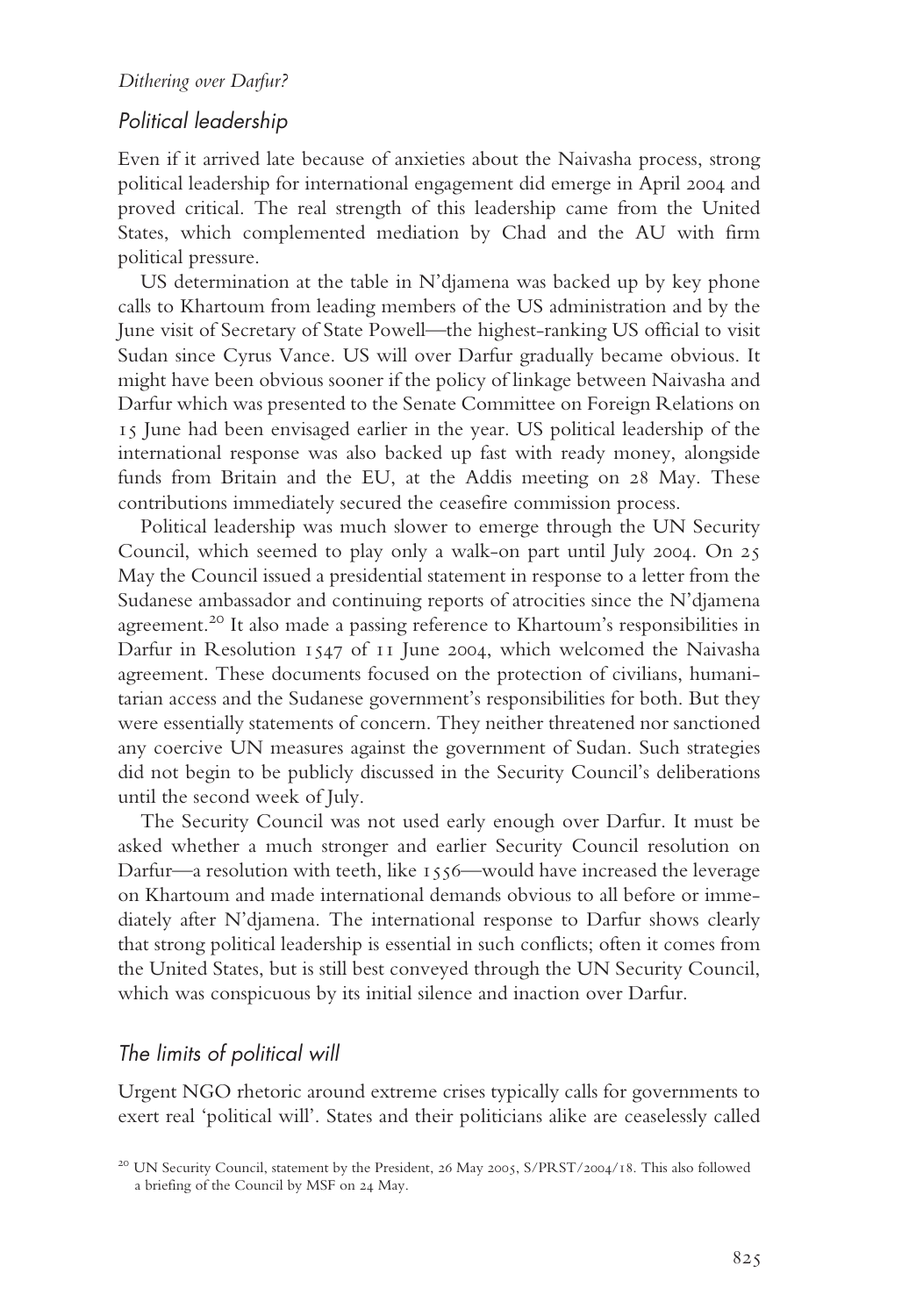upon to 'do more', to use 'diplomatic pressure' or simply to 'act now' to end the crisis. The war of words around the violence in Darfur was no exception. The phrase 'political will', was chanted like a mantra by a succession of advocates in humanitarian agencies and human rights organizations once they too were finally alive to the outrages in Darfur. NGO press releases seem to assume complete faith in 'political will' almost as if it is a magical balm which can be rapidly made up and applied to war and disaster with instantaneous results. But, of course, having the will to do something is not the same as knowing what to do or being able to do it. Here is the perennial difficulty of the politics of international response.

From April 2004, albeit far too late, there was obviously significant and powerful political will, led by the United States itself, to stop the suffering in Darfur. However, as described above, competing political priorities and a possibly disastrous interpretation of any use of US and European military force presented the most will-ful politicians with difficult choices. The consummate diplomacy of the Sudanese government also played a key part in spinning along and frequently dividing the international community. Even the most strongly motivated and powerful members of the international community found a masterly opponent in the Khartoum government. Articulate Sudanese politicians continually led the international community to believe that they were responsive to pressure. Khartoum was always able to respond just enough on the ground, to attend the right meetings, to stall on Naivasha and to listen attentively to the succession of visiting ministers expressing their displeasure.

The tragic lesson from Darfur is that when the problem is obvious the solution may not be. Like the states they lobbied so hard, most NGOs and commentators also stopped short of demanding a strong military intervention to challenge Khartoum and the Janjaweed on the ground and so stop the violence. Instead, NGOs preferred ambiguous phrases like 'robust action' in their urging of the international community—never making it clear whether this was code for invasion or not. Some were more specific in their prescriptions. John Prendergast of the International Crisis Group, perhaps the most energetic NGO advocate, did spell out specific actions, such as targeted sanctions against Khartoum officials, an arms embargo against the Sudanese government, the immediate deployment of a 3,000-strong AU peacekeeping force for civilian protection, increased aid and human rights monitors, and even 'unilateral action' by the United States, Britain and Australia.<sup>21</sup> But these proposed solutions were also voiced relatively late in the process, and even then it was not obvious whether they could be either agreed or easily enacted. Of all commentators, perhaps Justice Africa and Alex de Waal were the most consistent and politically realistic in constantly arguing for a build-up of sufficient military, political and humanitarian capacity on the ground in Darfur under the

<sup>&</sup>lt;sup>21</sup> International Crisis Group, 'Darfur deadline: a new international action plan' (Nairobi and Brussels: ICG, 23 Aug. 2004); also interview with Prendergast, cited by Paul Garwood, 'International community split on ending Darfur conflict', Associated Press, 26 Aug. 2004.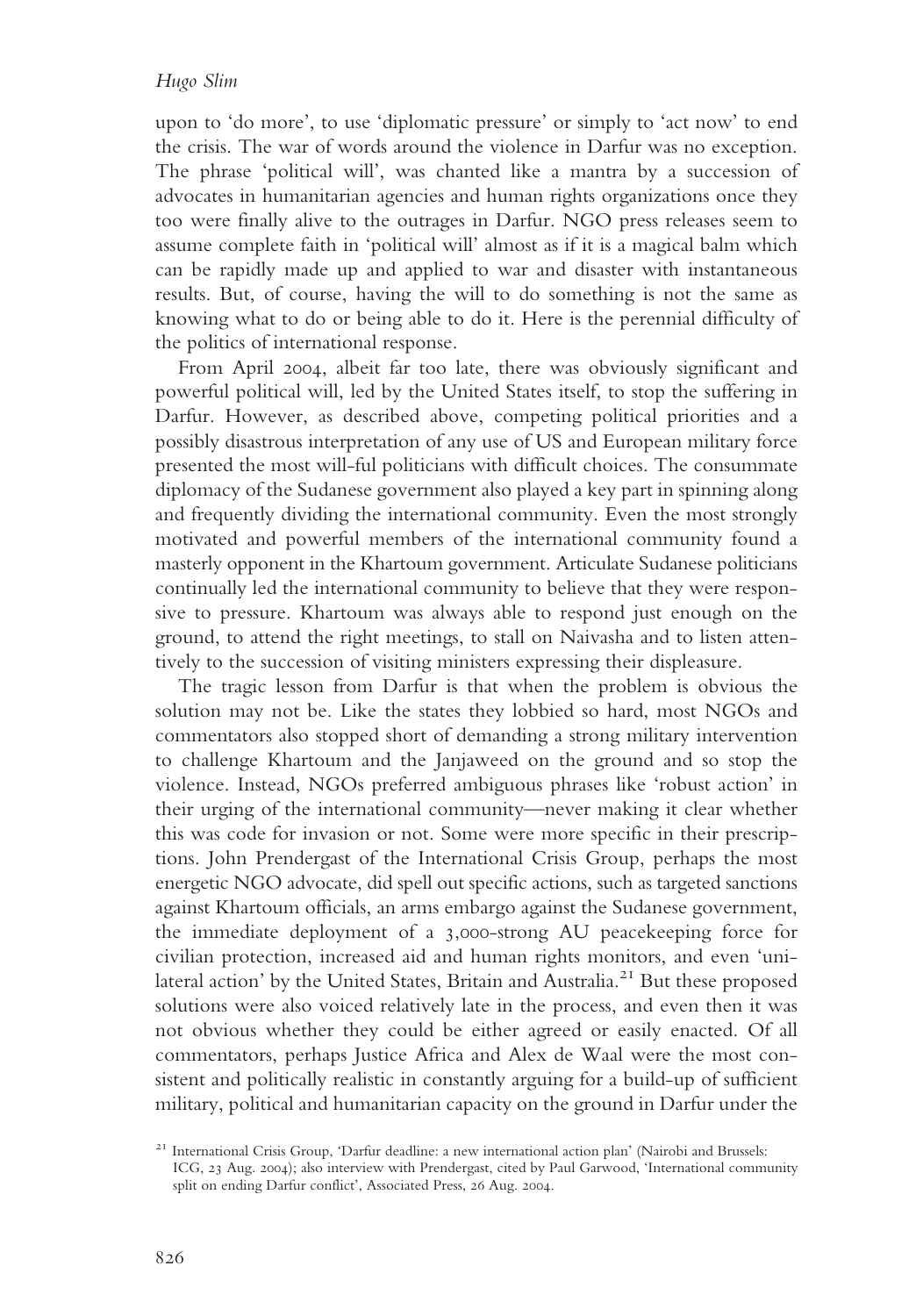African Union.<sup>22</sup> They were also just as critical of Arab and African denial and inaction as they were of American and European delay, a facet that some NGOs tend to overlook sometimes in their view of the world's problems as essentially of western making.

## **Time for another evaluation**

There is a paradox in the blame game around any discussion of international responsibility for and response to massive human rights violations. This is, quite simply, that the moment international public and NGO attention turns to the question of international response to massive violations by a state or non-state actor, the potential responders can often find themselves under heavier fire than the original violators. In the forceful political discourse that tries to engage and then evaluate international response, a strange inversion of responsibility can take place which tends to transfer primary moral responsibility from perpetrators to responders. States are castigated and lobbied about their failures to respond effectively—often with little real attention to what is actually possible.

Such shaming and blaming may be a necessary part of the complex democratic process of mobilizing states and preventing international bystanding. But it should not be allowed to obscure the fact that responsibility for the killing and destitution in Darfur lies first with those who committed it. Assessing the subsequent international response to this primary violence is an analysis of secondary responsibility.

This initial review shows that the international community has now begun to meet its responsibilities in Darfur, but has done so very late. Key members of the international community failed to achieve critical mass on Darfur early enough. This was not a problem of knowledge or denial but a failure to confront the Sudanese government forcefully, effectively and immediately. And yet there are also positive elements in the response to Darfur from which lessons also need to be learned. Darfur deserves a full investigation.

Ten years after the Rwandan genocide, concerned governments would do well to commission another rigorous intergovernmental evaluation of international response—this time of the Darfur emergency. The post-Rwanda evaluation proved its worth. We now need to see precisely where the international community has improved and where it still needs to do so. Perhaps an African or Arab government could build on the Danish government's efforts in 1994 and lead this new evaluation.

The people of Darfur remain in deep distress. Even if their immediate needs are now being better met, their medium- and longer-term future looks highly precarious, and sustained international engagement will be necessary to ensure three things: first, that their needs for food and shelter are met carefully so that

<sup>&</sup>lt;sup>22</sup> See Justice Africa's regular Sudan briefings at www.justiceafrica.org; Alex de Waal, 'Darfur: make or break for the African Union', *Africa Analysis*, no. 453, 20 Aug. 2004.